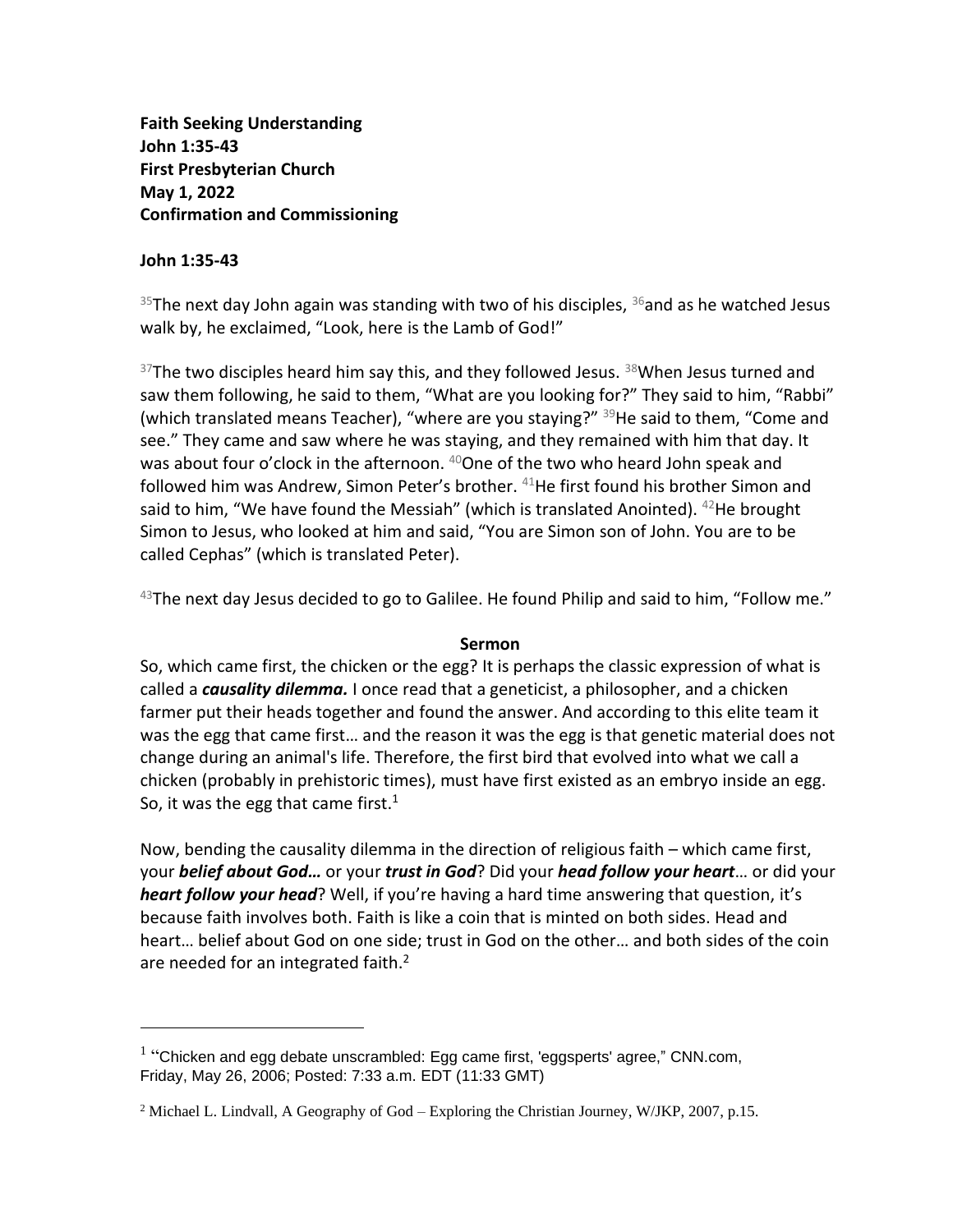Just moments ago, fifteen of the finest young people you could ever want to know stood in this chancel. They claimed as their own the faith that has been passed on to them … and they were commissioned as disciples of Jesus Christ. Of course, this doesn't mean there are no more questions. I'm sure they have many questions. What it DOES MEAN is that these fifteen young people are a lot like those disciples that Jesus called by the seashore that day. "Follow me," he said rather abruptly. And according to John, they made their decision about as abruptly as they were invited. No met the pastor… no new member classes… no confirmation… just, "Follow me."

The truth is there was probably a lot more said on these occasions and that making the decision to leave everything and follow took a bit more time. But there's a reason why this (And so many other "call stories") are told with such abruptness… such urgency. It's because the decision to follow Jesus is always made without all the facts. Or put another way, our *trust in God* usually walks a few steps in front of our *belief about God*.

The great medieval theologian, Anselm of Cantebury, expressed this in the well-known Latin motto: *fides quaerens intellectum*… faith seeking understanding. In other words, for these young people many questions remain… I dare say that is true for me and you as well. Yet they have chosen to follow… we have chosen to follow… having made what Blaise Pascal names "the wager" of faith. So, confirming our faith and officially joining the church does not mean we have all the answers; it simply means we have met someone whose call we can no longer ignore. We do not know everything about him; only that we trust him as Lord and Savior.<sup>3</sup>

Many years ago, Fred Buechner said this more eloquently than I: "A Christian is one who points at Christ and says, 'I can't prove a thing, but there is something about his eyes and his voice. There's something about the way he carries his head, his hands, the way he carries his cross – the way he carries me.'"<sup>4</sup> Albert Schweitzer's genius revealed itself early in life and set him on a remarkable career that ranged from theology to arts and eventually to medicine. He was a towering theologian and Bible scholar… brilliant organist and expert on Bach… a successful parish pastor. Schweitzer could have settled into a tenured position on a theological faculty… or as the pastor of a comfortable congregation. Instead, he chose to go back to school, study medicine, and serve as a medical missionary in an obscure village in French Equatorial Africa. There he lived out his life offering free medical treatment to the people there.

Well, Schweitzer ended one of his many books by reflecting on this story of Jesus calling the disciples... and the very risky decision to follow the Jesus we come to know only in the act of following. He wrote: "He comes to us as One unknown, without a name, as of old, by the lakeside… He came to those men who knew him not.

<sup>&</sup>lt;sup>3</sup> Lindvall, p.88

<sup>4</sup> Frederick Buechner in Wishful Thinking. See:

https://www.facebook.com/Frederick.Buechner.Center/posts/1020654594651742